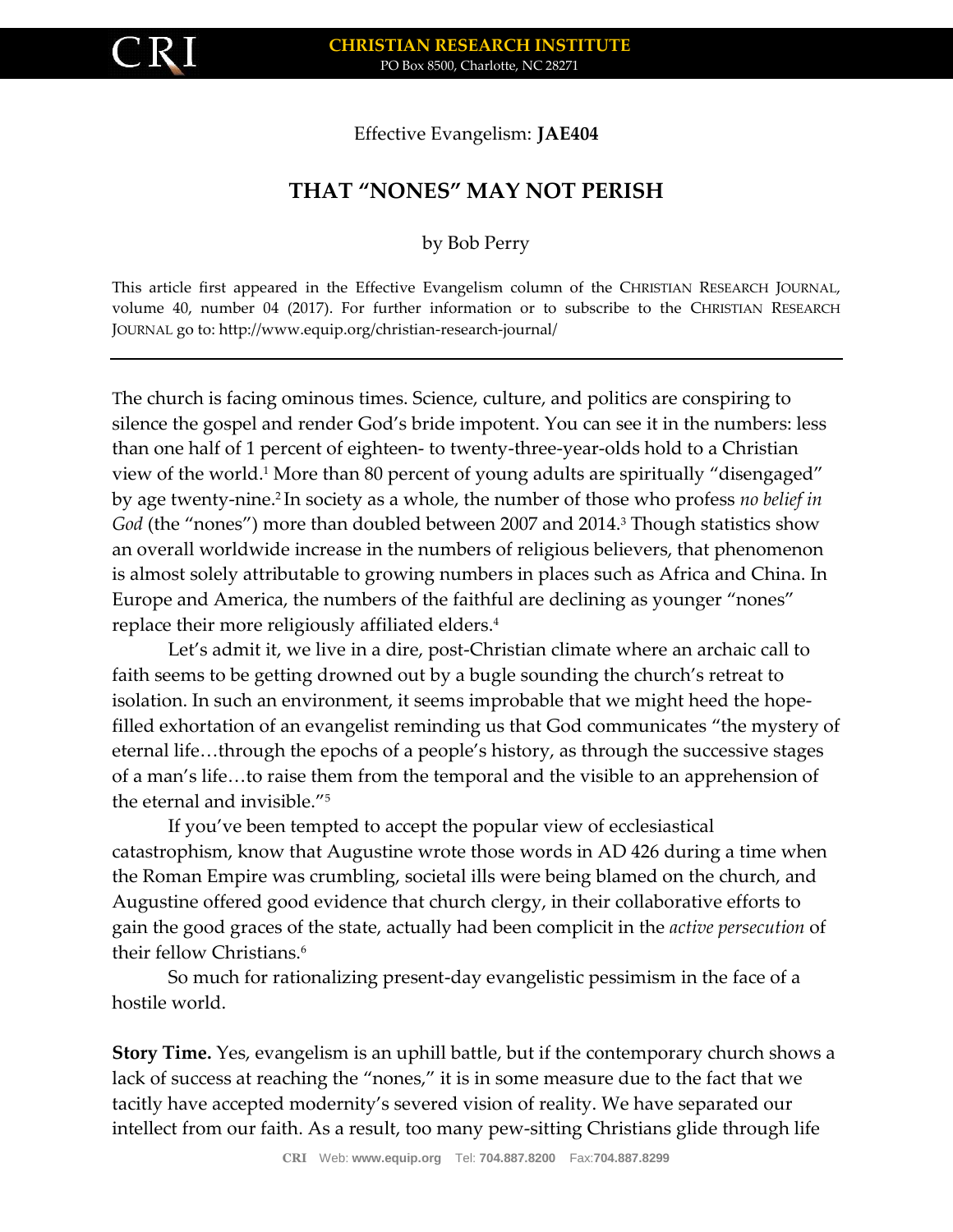on the wings of a detached anti-intellectualism, while too many apologists have become content with presenting a cerebral body of information in defense of a passionless faith. Our evangelism will remain ineffective so long as we do not succeed in reconnecting our thinking to our living — our apologetics to our discipleship.

While we have been busy refining our arguments in the face of the latest "new atheist" tome, those whom we hope to convince are updating their Facebook status or checking their favorite celebrity's latest tweet.

We can counter someone with multipoint responses to their objections. We can use flawless logic. We can be charming and winsome and kind. But when it comes right down to it, many whom we aim to engage in the marketplace of ideas have not even come there to shop. For them, it is not a question of "not caring how much we know until they know how much we care." The truth be told, they couldn't care less.

We live in an era when the very idea of presenting a challenging line of reasoning is considered arrogant and oppressive. We are providing syllogistic "therefores" to a "whatever" culture. We're giving facts to people who want to hear a story. For apologetically inclined evangelists who work hard to provide answers to skeptics, this means our strategies and methods have to change.

**Expose the Story.** Effective evangelism requires more than just making the case for Christianity convincing; we have to make it *compelling*, both to those who see intellectual curiosity as anathema to faith, and to those who have no intellectual curiosity about it at all. The solution to all this is not to incorporate the culture into the church.

The authenticity our culture craves comes only when we find a way to uphold the clear biblical assumption of objective reality and present it in a unique and captivating way. This needs to be a way that shows that Christianity is not just an assemblage of arguments but that it is the most reasonable explanation for the "the story of reality"<sup>7</sup> in which we find ourselves.

While our postmodern, post-truth, apathetic "nones" may seem impervious to reason, they can't help but hold to a narrative about the way the world is. It's a part of their human nature. The challenge for the evangelist is to find which aspects of that story they presume to have rendered Christianity implausible.<sup>8</sup> The most effective way to initiate this process is to ask disarming questions and listen  $-$  carefully  $-$  to the answers.

"Do you ever wonder how it all began?" "Do you believe in justice and human rights?" "Are you tolerant of the views of others?" "What was the message you took from that movie?" "What do you think happens to us when we die?"

The answers to these kinds of questions will form the outline of a story that reveals not only the assumptions it makes about reality but also the inadequacies it attaches to the Christian worldview. Realize that the story you hear rarely will be dominated by a demand for empirical evidence. Most times there are emotional, volitional, or moral concerns that lurk within it. Take them in, and take them seriously.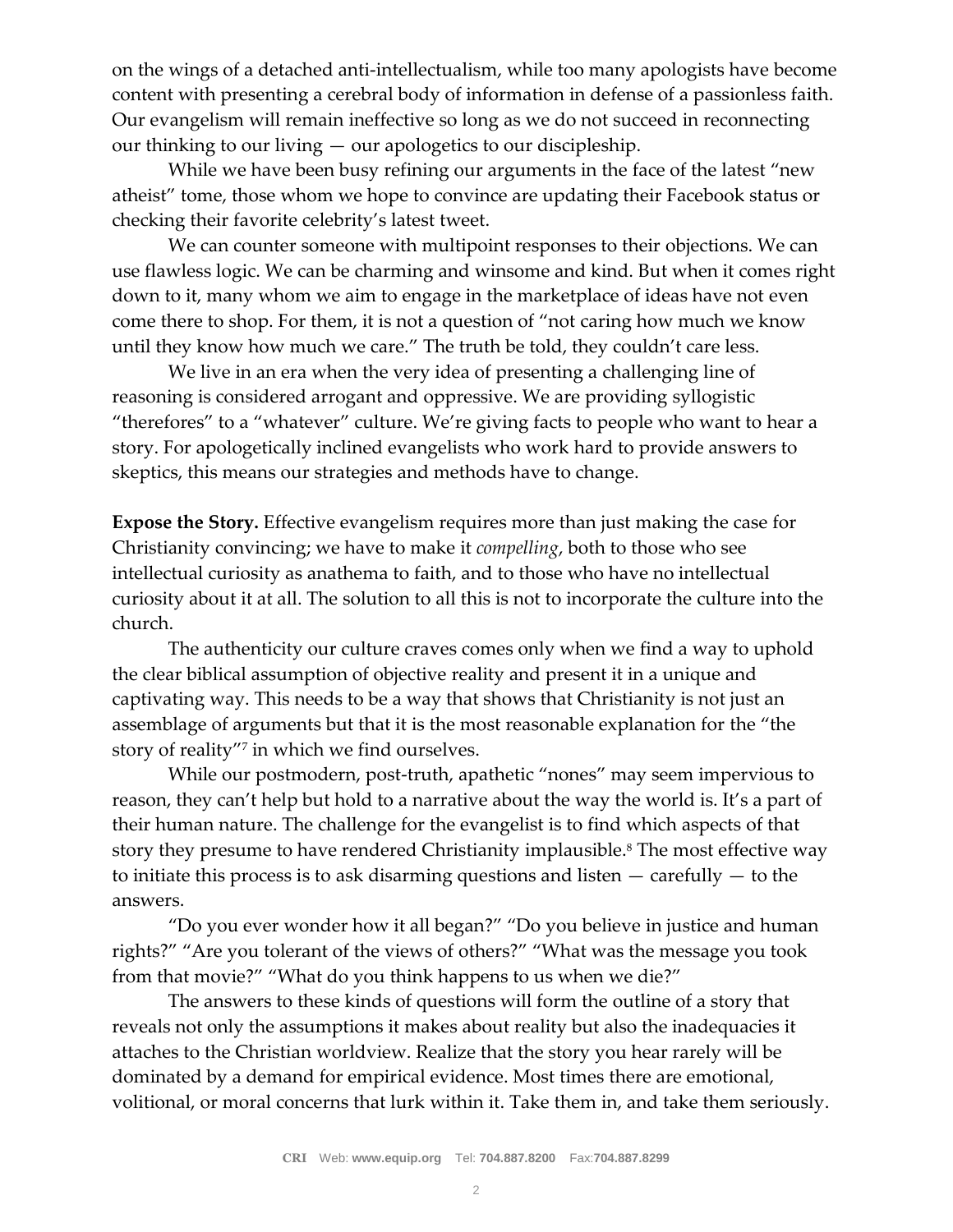**Reframe the Story.** From the assumption that Christianity is "anti-science" to the presumption of its bigoted exclusivism, the culture views the church as repressive and out-of-touch. Knowing the story allows us to recognize and expose its flaws. Fortunately, we have a cumulative-case set of counternarratives at our disposal to do just that.

As an example, it is "common knowledge" in the culture that patriarchal Christianity promotes an inferior, antifeminist view of women. However, a little research shows that firstcentury women were attracted to Christianity because of its philosophical differences with the surrounding society. Where the Greco-Roman world saw women as inferior to men, Christianity saw them as equally valuable in their ontological status before God. The truth is that women benefited from the Christian views of them that Jesus practiced and Paul introduced in the New Testament, and women served as the force behind the resultant dominance of Christianity as an engine for producing loving change in the world. That's the story we need to tell.

We can present similar support in discussions about science, human rights, care for the poor and oppressed, the racial repercussions of slavery, or any number of issues that are important to those who have rejected Christianity for the wrong reasons. In fact, there is a strong case to be made that Paul's "understanding of the meaning of Jesus' death and resurrection introduced to the world a new picture of reality [and] provided an ontological foundation for 'the individual'" that is the foundation for classical liberalism and the basis for every social justice topic that concerns the postmodern "nones."<sup>9</sup>

Recognize that it is the pragmatic quality of the story that is important to the "nones," and not the speed or authority with which you can deliver it. Either of these can be perceived as arrogance. This is especially true if engaged in an online discussion. Online banter is famous for being impersonal and snarky, but it also allows a time-andspace buffer to do research and consider our responses carefully before we start typing. We need to be deliberate and compassionate in the way we demonstrate how the gospel is connected to the cultural narratives that the "nones" hold dear.

**The End of the Story.** Many Christians have criticized this kind of evangelistic strategy because they believe it places cultural accommodations ahead of our mission to "just preach the gospel." A concern for the primacy of the gospel is commendable, but this approach does nothing to diminish it. And it is nothing new.

Jesus trafficked in stories — parables — that drew His listeners in and led them to His saving message. The apostle Paul was thought to be a "babbler" when he first stepped onto the Areopagus in Acts 17, but by the time he had finished, some of the most skeptical minds of his time "became followers of Paul and believed." Paul knew his audience's story because he had studied it as thoroughly as they had. He quoted their philosophers, literature, and poets to expose the emptiness of their culture, and then filled the void with the truth of a grander story.

Reframing a cultural narrative cannot be an end in itself. Every story comes to an end, but the gospel's end is the redemption of mankind. The gospel is propositional